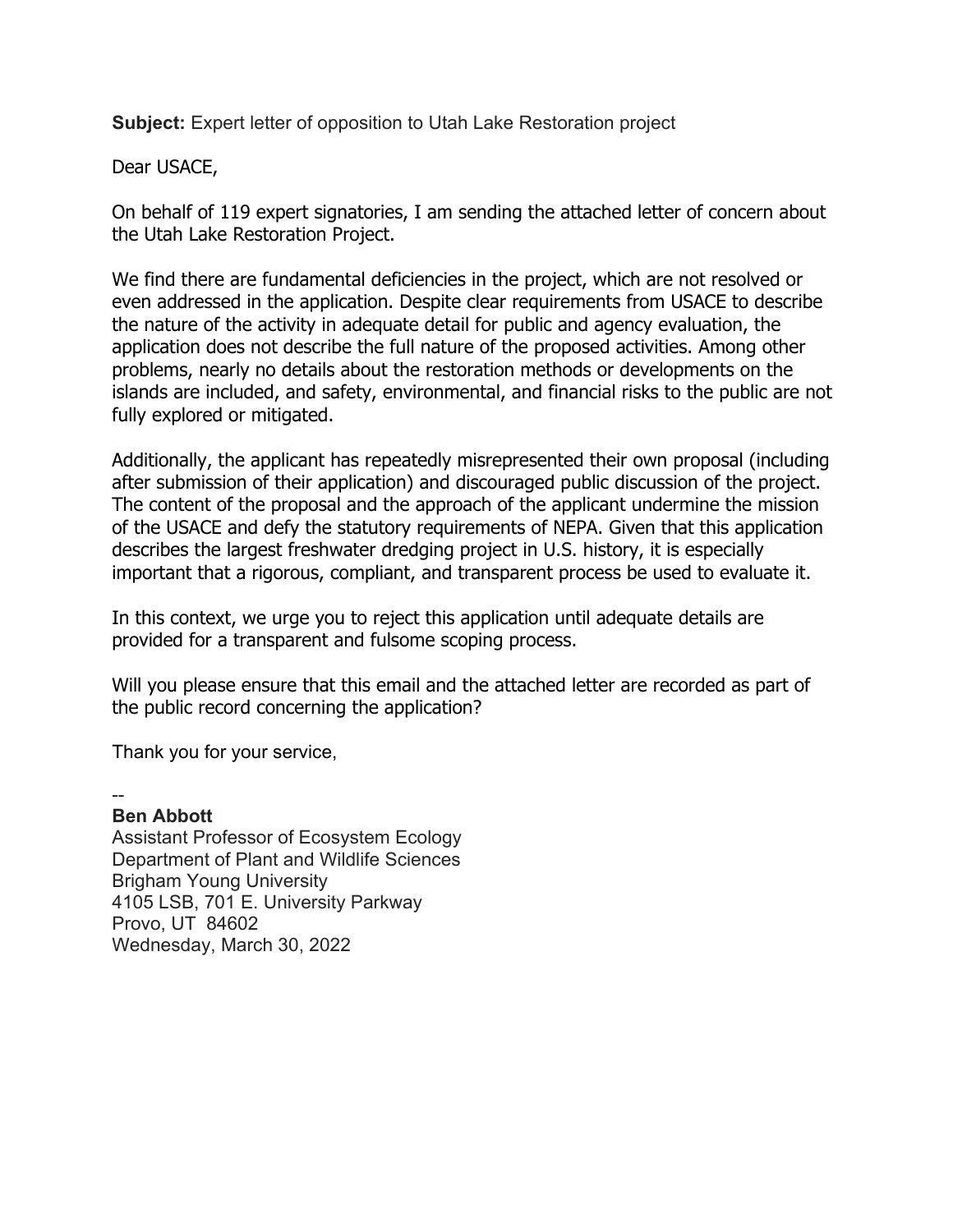To whom it may concern, The March 30, 2021

As independent scientists, engineers, natural resource managers, recreation managers, and environmental lawyers, we feel compelled to raise a voice of warning about a proposal that could severely damage Utah Lake.

Utah Lake is the largest freshwater lake in Utah and a keystone ecosystem in western North America. The lake creates billions of dollars of value by providing world-class recreational opportunities, water rights, enhanced property values, pollution removal, local precipitation, and habitat for 50 million birds, fish, and other wildlife. Utah Lake has great historical and cultural significance as the homeland of the Timpanogos Nation and the source of food that saved the Mormon Pioneers during crop failures in 1854 and 1855. Decades of local, state, and federal restoration efforts within and around Utah Lake have resulted in ecological recovery, including declining algal blooms, removal of invasive species, recovery of the endangered June Sucker fish (downlisted in 2021), healthy sediments, and establishment of senior water rights protecting the lake level despite the ongoing megadrought.

In 2018, the *Utah Lake Amendments* (HB 272) weakened constitutional protection for Utah Lake, opening the lakebed to possible development. Since then, a company called Lake Restoration Solutions (LRS) has been seeking support for a proposal to build 20,000 acres of artificial islands on Utah Lake (1/5th of the lake's surface). Here is the project [website](https://www.lakerestorationsolutions.com/) and [proposal.](https://ffsl.utah.gov/wp-content/uploads/UtahLakeRestorationProject-DigitalRedacted-011718-1.pdf) LRS claims their project will provide "comprehensive restoration" of the lake ecosystem at no cost to the people of Utah, referencing \$6.4 billion in undisclosed investments and connections with artificial islands built in Dubai. In 2021, LRS requested and received \$10 million in loan guarantees from the Utah Legislature. In August of 2021, they requested \$893 million in federal loans through the Environmental Protection Agency (EPA) Water Infrastructure Finance and Innovation Act (WIFIA) program, but they were not invited to submit a proposal.

As a group of experts, we have serious concerns about the viability of the LRS proposal, including:

- 1. Intentional disregard of available science about the lake's history, status, and trajectory: LRS falsely claims that Utah Lake used to be deep and clear, that waves and evaporation are damaging, that sediment is heavily polluted, that algal blooms are worsening, and that the lake is deteriorating. These claims contradict virtually all [scientific evidence,](https://pws.byu.edu/utah-lake/about-utah-lake) including the state's ongoing Utah Lake Water Quality [Study,](https://deq.utah.gov/water-quality/utah-lake-water-quality-study) which has been presented at events attended by LRS.
- 2. Departure from the principles and methods of ecological restoration: LRS proposes to dredge the entire lakebed, create artificial islands to house 500,000 people, split the lake into dozens of small and deep impoundments, kill all 10 million fish with rotenone, and then use mechanical water circulators to prevent thermal stratification and dead zones. These efforts do not align with restoration best practices and are likely to reverse the lake's recovery.
- 3. Unprecedented size and scope: LRS claims that similar projects have been successfully completed elsewhere. In fact, the proposed islands would be 8-times larger than the world's biggest dredged island (Kansai Airport), and the dredging would be 370-times larger than the largest freshwater dredging project ever completed (Hudson River Cleanup).
- 4. **Inadequate expertise:** Large restoration projects in sensitive ecological areas typically involve teams of researchers, engineers, legal experts, local stakeholders, and government oversight. On the ecological side, LRS has no Ph.D. scientists on their team. On the engineering and legal sides, no project of this scope has been completed anywhere in the world.
- 5. False claims of endorsement and permitting: To reassure local and state leaders, LRS has claimed to have endorsement, permitting, or financing from the EPA, Army Corps of Engineers, FFSL, Utah Governor's Office, Utah Legislature, and the Utah Lake Commission. We have heard from most of these entities, none of which have endorsed the project.
- 6. Flawed model: LRS' chief design director Robert Scott designed the failed "Palm Deira" in Dubai, which appears to be the inspiration for this project. Even with nearly unlimited money from the Sheikh of Dubai, the island developer Nakheel incurred tens of billions of dollars in debt, only completing 1 of 4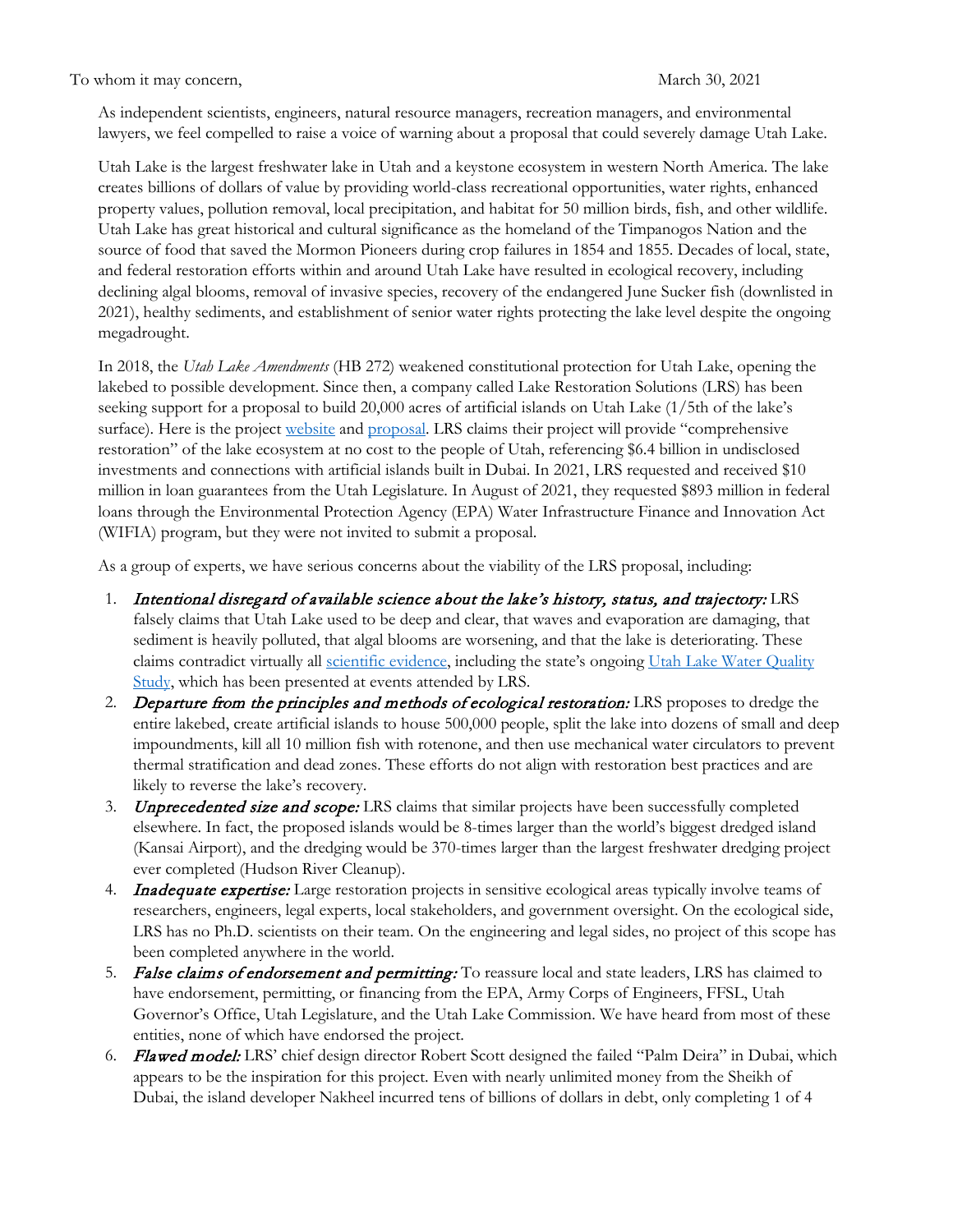planned archipelagos. Even the partial construction of those islands created massive ecological damage including creation of algal blooms, degradation of water quality, erosion of coastlines, and asphyxiation of sea life. The proposed Utah Lake islands would be 14-times larger than the only completed island project in Dubai (Palm Jumeirah).

- 7. Legal and permitting barriers: The LRS proposal depends on the largest privatization of sovereign state land in Utah history. While the 2018 *Utah Lake Amendments* make this theoretically possible, the transfer would likely result in judicial challenges based on the [public trust doctrine.](https://envst.utah.edu/news/andrew-follet-paper.php#:%7E:text=Bartering%20the%20Public%20Trust%20leverages,republican%20principles%20of%20the%20state.) Utah courts have policed this doctrine strictly, including a 2019 clarification by the Utah Supreme Court [\(USAC v. VR Acquisitions\)](https://propertyrights.utah.gov/2021/01/26/new-case-summary-utah-stream-access-coal-v-vr-acquisitions-llc/). At the federal level, this project would be the largest destruction of lake and wetland habitat in modern U.S. history. The islands would cover  $1/5<sup>th</sup>$  of the lake area, and the dredging to build them would impact the entire lake and surrounding shoreline (at least 150 square miles). [The Environmental Impact Statement](https://www.americanbar.org/groups/public_education/publications/teaching-legal-docs/teaching-legal-docs--what-is-an-environmental-impact-statement-/#:%7E:text=An%20EIS%20outlines%20the%20status,relation%20to%20the%20proposed%20project.) would likely take more than a decade before being rejected given the requirements of the National Environmental Policy Act, Clean Water Act, and the Rivers and Harbors Appropriation Act.
- 8. **Shifting liability:** The LRS proposal imposes enormous economic and environmental risk on the citizens of Utah while providing no opportunity for reward. Project failure during design or permitting would leave the state with loan guarantees and reduced credibility regarding management of sovereign state lands. Project failure during construction or development would leave the people of Utah with a multi-billiondollar cleanup and decades of lost restoration and recreation potential. Even the unlikely prospect of project completion would create a permanently diminished lake stripped of the natural characteristics that have sustained its ongoing recovery.

We urge local, state, and federal leaders to oppose this project and make whatever changes are necessary to prevent similar projects in the future. The 2018 *Utah Lake Amendments* and continued state support of this project damage Utah's credibility and amplify LRS' efforts to spread misinformation about the status and recovery of Utah Lake. Their claims have influenced public perception and shaped the political debate over Utah Lake, undermining legitimate restoration and education efforts.

In this time of dramatic change, we need evidence-based management and legislation to protect this unique, beautiful, and dynamic lake. Utah Lake has sustained our predecessors and ancestors for thousands of years. It is now our opportunity and responsibility to sustain Utah Lake for future generations.

Sincerely,

The undersigned

| Benjamin W. Abbott      | Ph.D., Brigham Young University, Ecology/environmental science             |
|-------------------------|----------------------------------------------------------------------------|
| <b>Byron Adams</b>      | Ph.D., Brigham Young University, Ecology/environmental science             |
| <b>Kurt Anderson</b>    | Ph.D., University of California, Riverside, Ecology/environmental science  |
| Michelle Baker          | Ph.D., Utah State University, Ecology/environmental science                |
| Mark C. Belk            | Ph.D., Brigham Young University, Ecology/environmental science             |
| <b>Patrick Belmont</b>  | Ph.D., Utah State University, Ecology/environmental science                |
| Peter Billman           | M.S., University of Connecticut, Ecology/environmental science             |
| Cassandra Bingham       | M.S. candidate, Utah Valley University, social impact                      |
| <b>Maria Blevins</b>    | Ph.D., Utah Valley University, Recreation/community design                 |
| <b>Stephen Bloch</b>    | J.D., Legal director for the Southern Utah Wilderness Alliance, Policy/law |
| <b>Hope Braithwaite</b> | M.S., Utah State University, Ecology/environmental science                 |
| M. Syndonia Bret-Harte  | Ph.D., University of Alaska Fairbanks, Ecology/environmental science       |
| <b>Brook B. Britt</b>   | Ph.D., Brigham Young University, Geology/physical science                  |
| <b>Rachel Buck</b>      | Ph.D., Brigham Young University, Ecology/environmental science             |
| <b>Eddy Cadet</b>       | Ph.D., Utah Valley University, NEHA, Ecology/environmental science         |
| <b>Greg Carling</b>     | Ph.D., Brigham Young University, Geology/physical science                  |
| Katrina Catalano        | Ph.D. candidate, Rutgers University, Ecology/environmental science         |
| <b>Chad Chorniak</b>    | Owner/Operator Timpanogos Yacht Club, Recreation/community design          |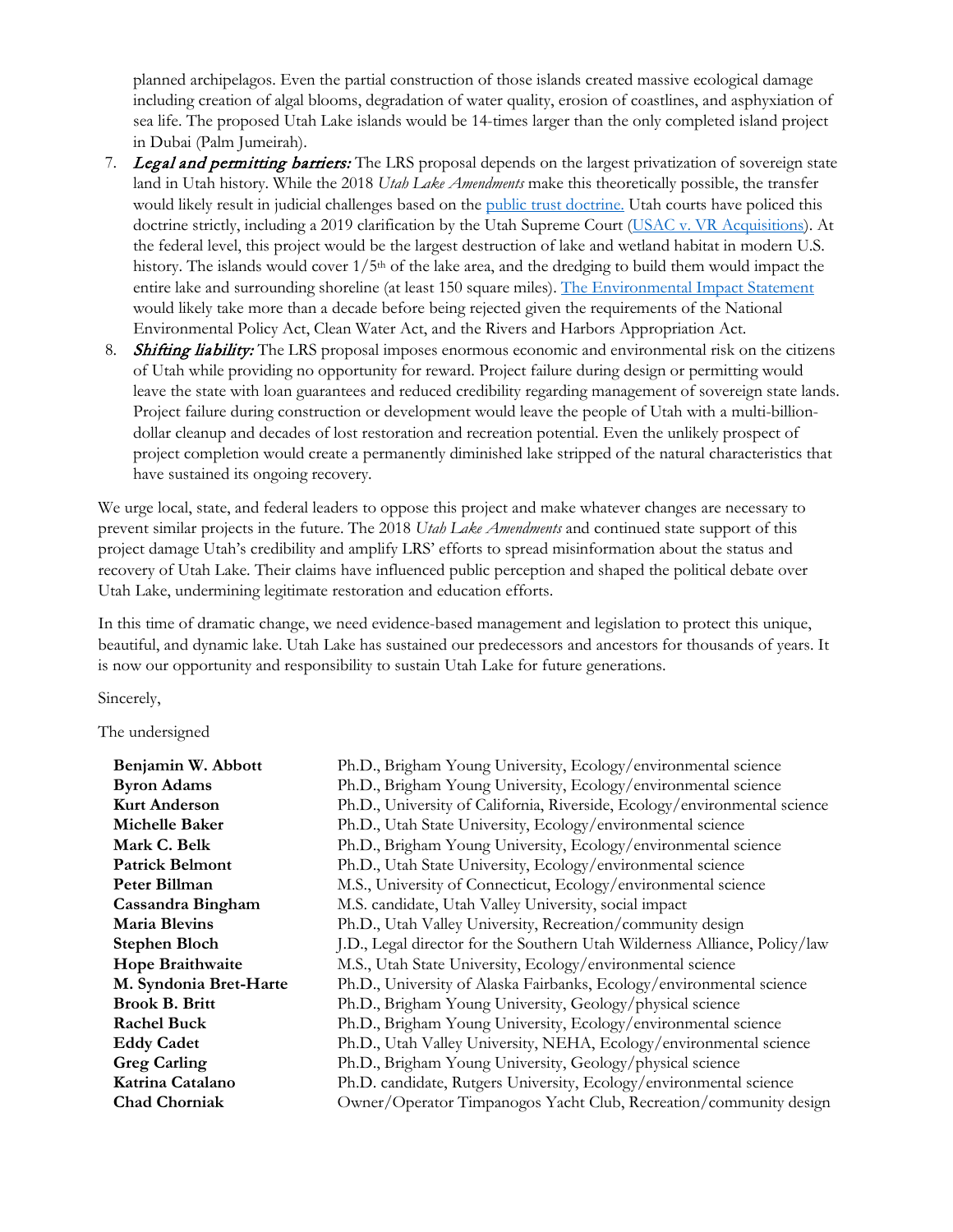**Jon Chorover** Ph.D., University of Arizona, Ecology/environmental science **Charles Andrew Cole** Ph.D., Penn State, Ecology/environmental science Marc Coles-Ritchie Ph.D., Mormon Environmental Stewardship Alliance, botany **Marilee Coles-Ritchie** Ph. D., Westminster College, Indigenous/traditional ecological knowledge **Norman Jesse Cone IV** M.S., Great Basin Institute, Ecology/environmental science Lafe Conner<br>
Ph.D., Wasatch High School, Ecology/environmental science **Brigham Daniels** J.D., Ph.D., Brigham Young University Law School, Policy/law **Madison Drew Daniels** B.A., Southern Utah Wilderness Alliance, Worked for the Utah Lake Commission **Paula Dean** B.A., Restoration Ecology, Ecology/environmental science **Tim Demko** Ph.D., Arizona State Land Department (retired), Geology/physical science **Steven H. Emerman** Ph.D., Owner, Malach Consulting, LLC, Geology/physical science **Katherine M. Enberg** M.S., Natural Resource Management Wildlife Biology **Dr. Joanna Endter-Wada** Ph.D., Utah State University, Policy/law **Isabella M. Errigo** M.S. candidate, Brigham Young University, Ecology/environmental science **Courtney Flint** Ph.D., Utah State University, Natural Resource Social Science **Andrew P. Follett** J.D. candidate, Yale Law School, Policy/law **Paul Frandsen** Ph.D., Brigham Young University, Molecular ecology **Rebecca Frei** B.S., University of Alberta, Ecology/environmental science **Dawson Furner** B.S., UVU Outdoor Adventure Center, Ecology/environmental science **Mehran Ghandehari** Ph.D., Engineering **Gordon Gianniny** M.S. candidate, Utah State University, Ecology/environmental science **Richard Gill** Ph.D., Brigham Young University, Ecology/environmental science **Dr. Fredric R. Govedich** Ph.D., Southern Utah University, Ecology/environmental science **Amelia Grose** Ph.D. candidate, Michigan State University, Ecology/environmental science **Emma Haines** M.S., California State University, Monterey Bay, Geology/physical science **Dr Neil C Hansen** PhD, Brigham Young University, Ecology/environmental science **James G. Harris** Ph.D., Professor Emeritus, Utah Valley University, Ecology/environmental science **William Heyborne** Ph.D., Southern Utah University, Ecology/environmental science **Katelyn Hickman** B.S., Utah Valley University, Ecology/environmental science **Sophie Hill** Ph.D., Brigham Young University, Ecology/environmental science **Sarah Hinners** Ph.D., University of Utah, Ecology/environmental science **Daniel Horns** Ph.D., Utah Valley University, Geology/physical science **Heidi M Hoven** Ph.D., Non-profit conservation organization, Ecology/environmental science **Joel C. Janetski** Ph.D., Brigham Young University, History/culture **Karl Jarvis** Ph.D., Southern Utah University, Ecology/environmental science **Jerry Johnson** Ph.D., Brigham Young University, Ecology/environmental science **Erin Fleming Jones** Ph.D., Brigham Young University, Ecology/environmental science Amber Jones M.S., Utah State University, Engineering **Cami Kenworthy** B.S., Ecology/environmental science **Karin M Kettenring** Ph.D., Utah State University, Ecology/environmental science **Roger T. Koide** Ph.D., Brigham Young University, Ecology/environmental science **Kelly Kopp** Ph.D., Utah State University, Ecology/environmental science **Kevin Landom** M.S., Utah State University, Ecology/environmental science Gabriella Lawson M.S., Ecology/environmental science **Bremen Leak** M.B.A., Brigham Young University, Change management/communications **Raymond Mark Lee** Ph.D., Brigham Young University, Ecology/environmental science **Josh LeMonte** Ph.D., Brigham Young University, Geology/physical science **Audrey McCombs** Ph.D. candidate, Iowa State University, Ecology/environmental science **John McLaren** M.S., Utah State University, Ecology/environmental science LaVere Merritt Ph.D., Brigham Young University, Engineering **Nancy O Mesner** M.S.E., M.S., Utah State University, Policy/law **Jessica Murray** Ph.D. candidate, Utah State University, Ecology/environmental science